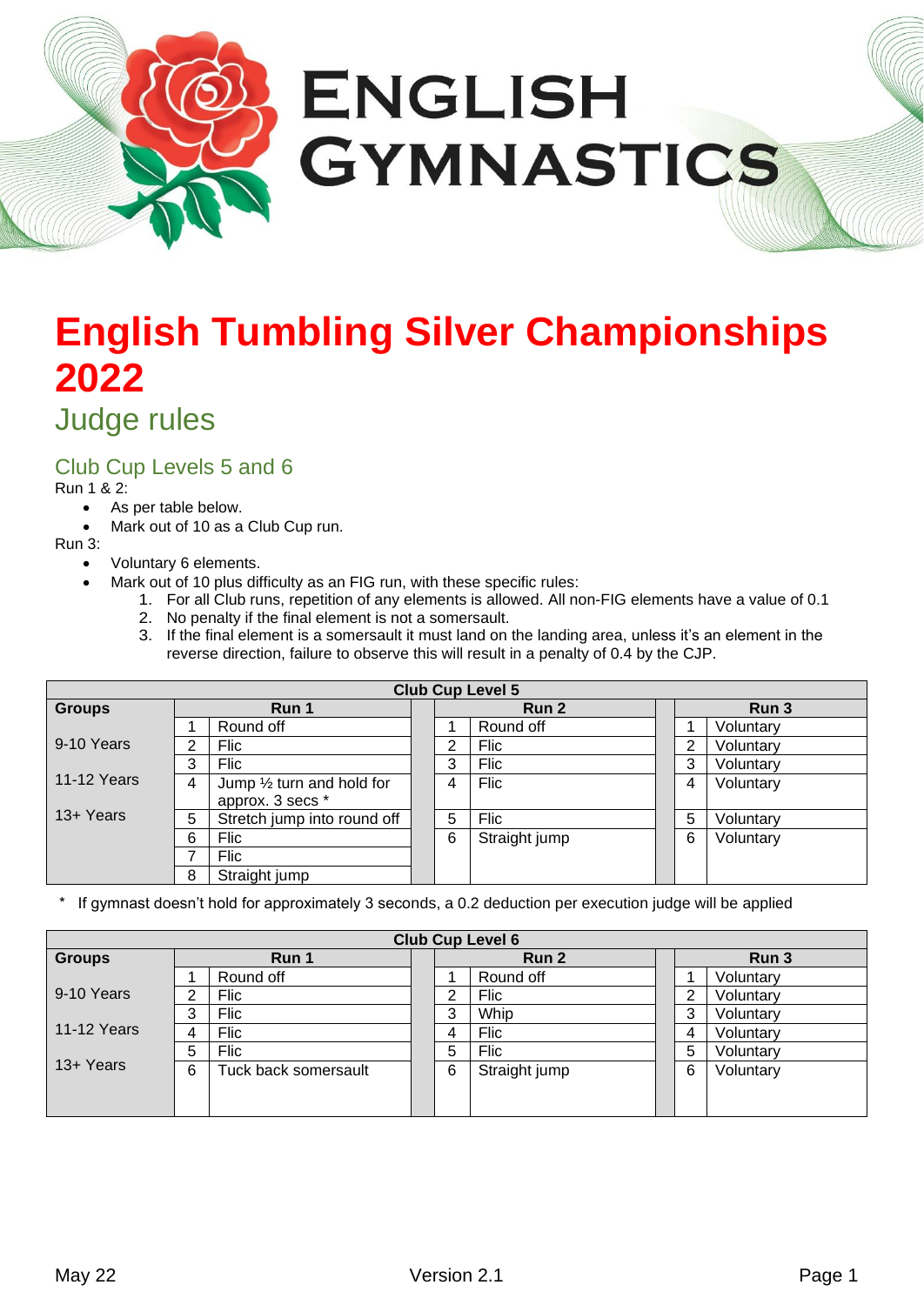

# Regional Challenge Cup Level 1

Run 1 & 2:

- As per table below.
- Mark out of 10 as an RCC run.

Run 3:

- Voluntary 6 elements.
- Mark out of 10 plus difficulty as an FIG run.
- No penalty for any elements repeated from run 1 or run 2.

| <b>Regional Challenge Cup Level 1</b> |        |                      |  |       |                      |  |       |           |  |
|---------------------------------------|--------|----------------------|--|-------|----------------------|--|-------|-----------|--|
| <b>Groups</b>                         | Run 1  |                      |  | Run 2 |                      |  | Run 3 |           |  |
|                                       |        | Round off            |  |       | Round off            |  |       | Voluntary |  |
| 9-10 Years                            | ⌒      | <b>Flic</b>          |  | ົ     | Flic                 |  | ⌒     | Voluntary |  |
|                                       | ົ<br>ت | Flic                 |  | ົ     | Whip                 |  | 3     | Voluntary |  |
| <b>11-12 Years</b>                    |        | Flic                 |  |       | Flic                 |  | 4     | Voluntary |  |
|                                       | 5      | <b>Flic</b>          |  | 5     | <b>Flic</b>          |  | 5     | Voluntary |  |
| 13+ Years                             | 6      | Pike back somersault |  | 6     | Tuck back somersault |  | 6     | Voluntary |  |
|                                       |        |                      |  |       |                      |  |       |           |  |
|                                       |        |                      |  |       |                      |  |       |           |  |

# Regional Challenge Cup Level 2 and 3

Run 1 & 2:

- As per table below.
- Mark out of 10 as an RCC run.

Run 3

- Voluntary 8 elements.
- Mark out of 10 plus difficulty as an FIG run.
- No penalty for any elements repeated from run 1 or run 2.

| <b>Regional Challenge Cup Level 2</b> |   |                          |  |   |                      |   |           |
|---------------------------------------|---|--------------------------|--|---|----------------------|---|-----------|
| <b>Groups</b>                         |   | Run 1                    |  |   | Run 2                |   | Run 3     |
|                                       |   | Round off                |  |   | Round off            |   | Voluntary |
| <b>10-12 Years</b>                    | ⌒ | <b>Flic</b>              |  | ົ | Flic                 | 2 | Voluntary |
|                                       | 3 | Flic                     |  | 3 | Whip                 | 3 | Voluntary |
| <b>13-14 Years</b>                    | 4 | <b>Flic</b>              |  | 4 | <b>Flic</b>          | 4 | Voluntary |
|                                       | 5 | Flic                     |  | 5 | Flic                 | 5 | Voluntary |
| 15+ Years                             | 6 | Flic                     |  | 6 | Flic                 | 6 | Voluntary |
|                                       | ⇁ | Flic                     |  |   | Flic                 |   | Voluntary |
|                                       | 8 | Straight back somersault |  | 8 | Tuck back somersault | 8 | Voluntary |

| <b>Regional Challenge Cup Level 3</b> |   |                          |  |   |                        |  |       |           |
|---------------------------------------|---|--------------------------|--|---|------------------------|--|-------|-----------|
| <b>Groups</b>                         |   | Run 1                    |  |   | Run 2                  |  | Run 3 |           |
|                                       |   | Round off                |  |   | Round off              |  |       | Voluntary |
| U <sub>13</sub> Years                 | າ | Whip                     |  | ົ | Whip                   |  | ⌒     | Voluntary |
|                                       | 3 | Flic                     |  | 3 | Whip                   |  | 3     | Voluntary |
| O <sub>13</sub> Years                 | 4 | Flic                     |  | 4 | Flic                   |  | 4     | Voluntary |
|                                       | 5 | Whip                     |  | 5 | Flic                   |  | 5     | Voluntary |
|                                       | 6 | Flic                     |  | 6 | Flic                   |  | 6     | Voluntary |
|                                       |   | <b>Flic</b>              |  | ⇁ | <b>Flic</b>            |  |       | Voluntary |
|                                       | 8 | Straight back somersault |  | 8 | Full twisting back s/s |  | 8     | Voluntary |